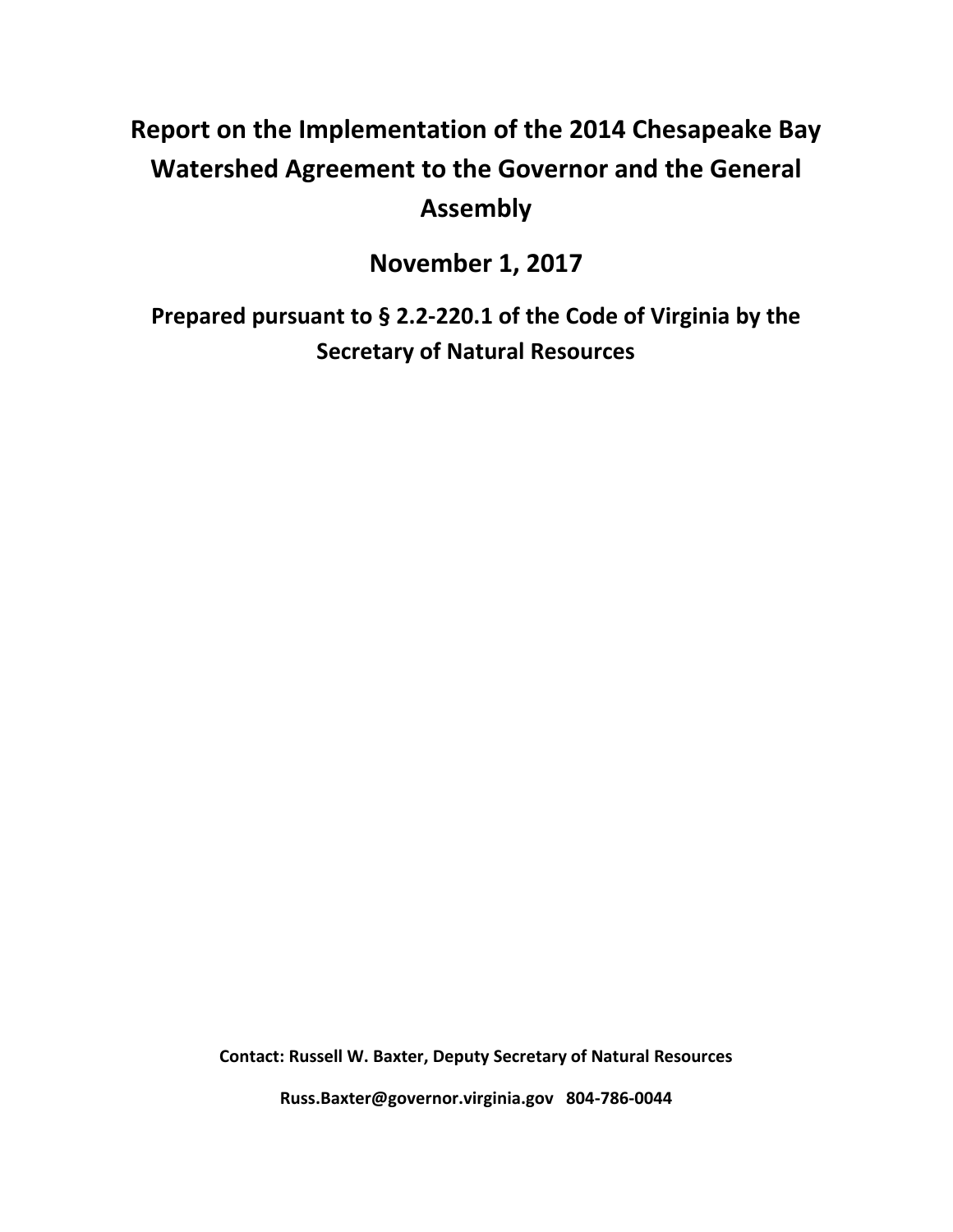## **Table of Contents**

| I.)   | Introduction                             |    |
|-------|------------------------------------------|----|
| II.)  | <b>Goals and Outcomes</b>                | 4  |
|       | Sustainable Fisheries Goal<br>$a_{-}$    | 4  |
|       | b. Vital Habitats Goal                   | 5  |
|       | c. Water Quality Goal                    | 7  |
|       | d. Toxic Contaminants Goal               | 9  |
|       | e. Healthy Watersheds Goal               | 10 |
|       | Stewardship Goal<br>f.                   | 11 |
|       | g. Land Conservation Goal                | 12 |
|       | Public Access Goal<br>$h_{-}$            | 12 |
|       | <b>Environmental Literacy Goal</b><br>i. | 13 |
|       | <b>Climate Resiliency Goal</b><br>1.     | 13 |
| III.) | Conclusion                               | 14 |
|       |                                          |    |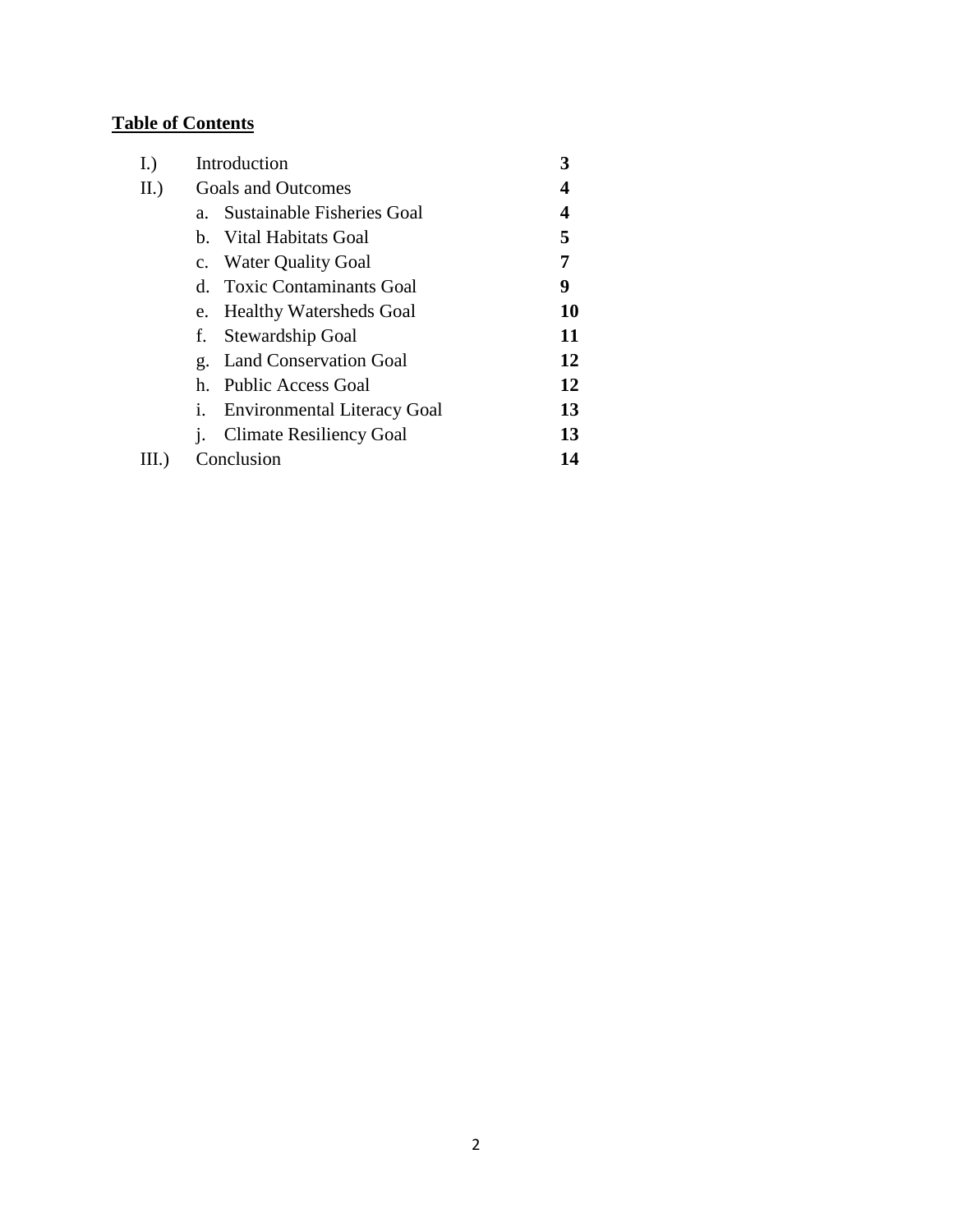## **I. Introduction:**

Originally created by the *Chesapeake Bay Agreement of 1983*, the Chesapeake Program now includes all seven bay jurisdictions (Virginia, West Virginia, Maryland, Pennsylvania, Delaware, New York, and the District of Columbia), the Chesapeake Bay Commission, and the United States Environmental Protection Agency as well academic, federal, and nonprofit partners. The *Chesapeake Bay Watershed Agreement<sup>1</sup>* , signed in 2014 by Governor McAuliffe and his counterparts on the Chesapeake Executive Council<sup>2</sup>, expressed a renewed commitment to bay restoration, enumerated specific goals, and laid out concrete benchmarks for evaluating progress. Actionable management strategies were subsequently developed for each area and are in the process of being implemented through workplans developed by expert staff and approved through the partnership's Management Board.

Taken on the whole, evidence indicates an upward trajectory in the overall health of the Chesapeake Bay ecosystem. Unless otherwise noted, the information contained in this report were drawn from ChesapeakeProgress<sup>3</sup> and the annual "Bay Barometer"<sup>4</sup>, both designed and maintained by Chesapeake Bay Program to facilitate oversight, management and public engagement towards meeting the goals and outcomes contained in the 2014 Chesapeake Bay Watershed Agreement.

Virginia agencies, led by the Secretary of Natural Resources, are full participants in the various committees, workgroups and other entities charged with the development and implementation of the goals and outcomes of the agreement.

 $\overline{a}$ 

<sup>1</sup> <http://www.chesapeakebay.net/documents/ChesapeakeBayWatershedAgreemenetFINAL.pdf>

<sup>&</sup>lt;sup>2</sup> [https://www.chesapeakebay.net/who/group/chesapeake\\_executive\\_council](https://www.chesapeakebay.net/who/group/chesapeake_executive_council)

<sup>3</sup> <http://www.chesapeakeprogress.com/about>

<sup>4</sup>[https://www.chesapeakebay.net/what/publications/bay\\_barometer\\_health\\_and\\_restoration\\_in\\_the\\_chesapeake](https://www.chesapeakebay.net/what/publications/bay_barometer_health_and_restoration_in_the_chesapeake_bay_watershed_2015_2) bay watershed 2015 2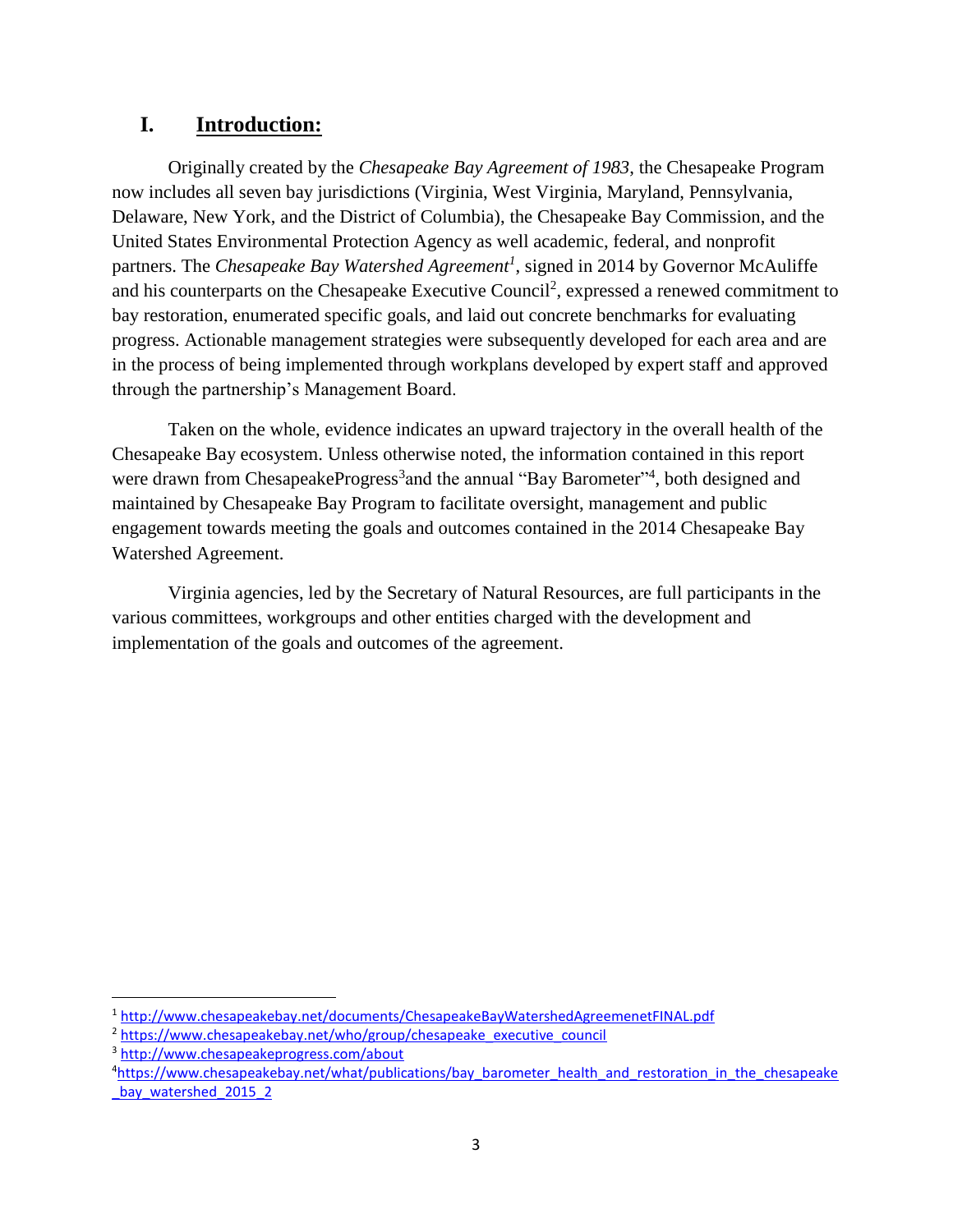## **II. Goals & Outcomes Contained in the Chesapeake Bay Watershed Agreement:**

- o **Sustainable Fisheries Goal: Protect, restore and enhance finfish, shellfish and other living resources, their habitats and ecological relationships to sustain all fisheries and provide for a balanced ecosystem in the watershed and Bay.**
	- o **Blue Crab Abundance:** The 2017 Chesapeake Bay Blue Crab Advisory Report, published on June 26, 2017 estimated 254 million female crabs live in Chesapeake Bay. This is above the abundance target on 215 million.<sup>5</sup>
	- o **Blue Crab Management:** The Chesapeake Bay's blue crab stock is not overfished and overfishing is not occurring. According to the Chesapeake Bay Stock Assessment Committee (CBSAC), an estimated 15 percent of the female blue crab population was harvested in 2015. This is below the 34 percent overfishing threshold. In its 2016 Chesapeake Bay Blue Crab Advisory Report<sup>6</sup>, CBSAC—which includes scientists and representatives from state agencies and academic institutions, as well as federal fisheries experts—recommends maintaining a risk-averse approach to blue crab management. Pursuant to the Chesapeake Bay Watershed Agreement, the Blue Crab Abundance and Management Workplan calls for support for the annual winter dredge survey and will adjust management actions based on the 2017 stock assessment.
	- o **Forage Fish Management:** In August of 2016, the Mid-Atlantic Fisheries Management Council (Council) voted unanimously to approve a guidance document to facilitate the transition from species specific management to an ecosystem approach towards fisheries management in the Mid-Atlantic region. This change has been under consideration since the 1990s and will enable the Council to incorporate ecosystem considerations into their fishery management plans.
	- o **Oyster Restoration:**

 $\overline{\phantom{a}}$ 

- o **Piankatank River:** Partners have set a goal to restore between 500 and 1,000 acres of reefs. An oyster population survey will help determine whether any existing reefs already meet our definition of a restored reef. Twenty-four acres of reefs have been constructed on the river, and an additional 40 acres will be built in 2016 or 2017.
- o **Lafayette River:** Partners have set a goal to restore 80 acres of reefs. Of this total, 70 acres already meet our definition of a restored reef, due to past restoration work and a decades-long harvest closure that has allowed some reefs to self-restore. Partners have determined which areas of the river are best suited for the 10 acres of restoration work that remains and have worked with the Virginia Marine Resources Commission to ensure past projects and self-

<sup>5</sup> Chesapeake Bay Blue Crab Advisory Committee, June 26, 2017 available at [https://www.chesapeakebay.net/who/group/sustainable\\_fisheries](https://www.chesapeakebay.net/who/group/sustainable_fisheries)

<sup>6</sup> [http://www.chesapeakebay.net/documents/CBSAC\\_2016\\_Report\\_6-30-16\\_FINAL.pdf](http://www.chesapeakebay.net/documents/CBSAC_2016_Report_6-30-16_FINAL.pdf)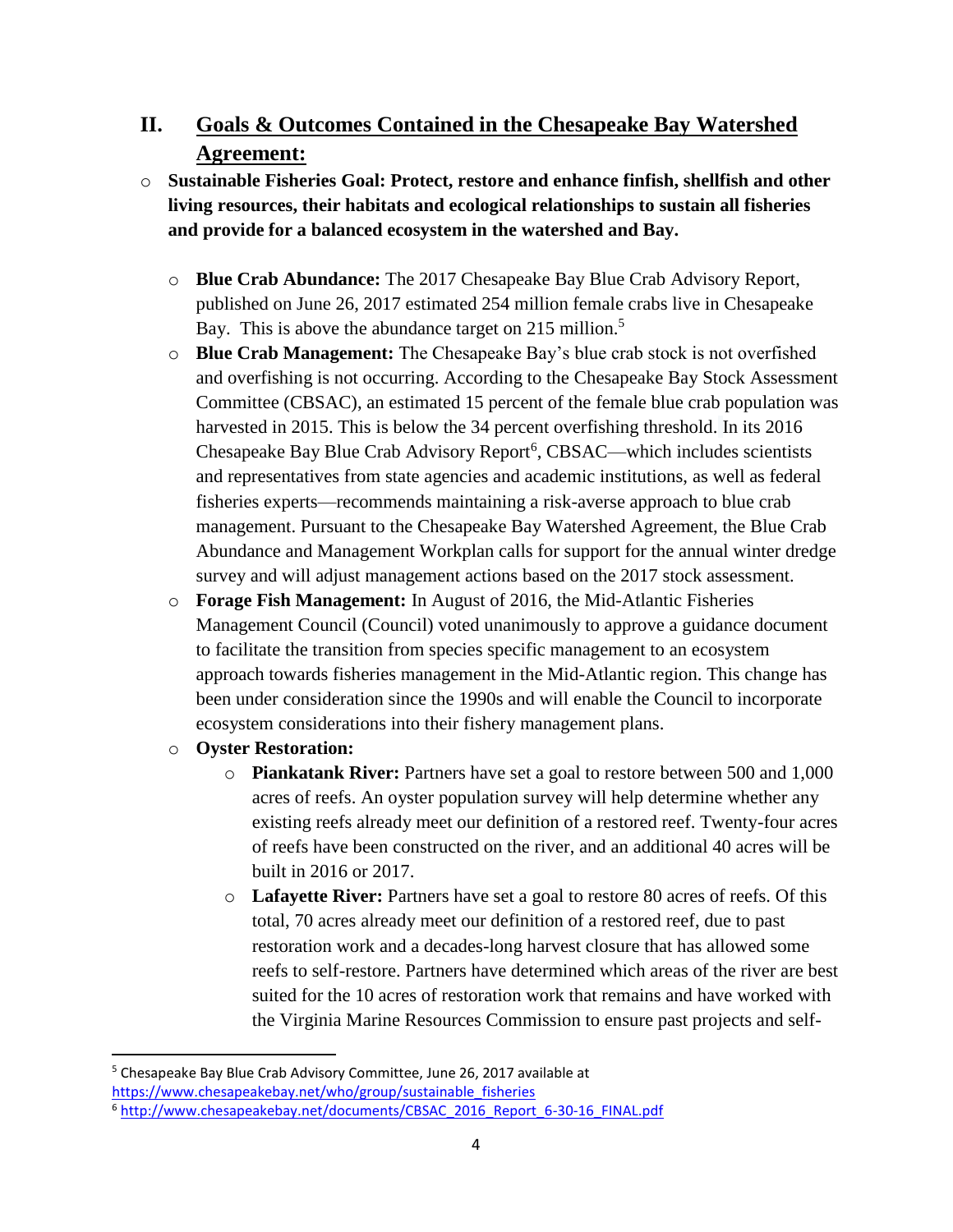restored reefs will remain protected from leasing. In 2017 a grant from the National Fish and Wildlife Foundation has set the stage for the Lafayette oyster population to be considered "restored" under the management framework established through the 2014 Chesapeake Bay Watershed Agreement.

o **Lynnhaven River:** Due to past restoration work, 63 acres of reefs already meet the definition of restored, and 2016 surveys indicate these reefs have been self-sustaining since 2008. In 2017, the National Oceanic and Atmospheric Administration will conduct additional surveys in high-priority restoration areas.

### o **Vital Habitats Goal: Restore, enhance, and protect a network of land and water habitats to support fish and wildlife, and to afford other public benefits, including water quality, recreational uses and scenic value across the watershed.**

- o **Black Duck:** On average, 51,332 black ducks were observed in Chesapeake Bay watershed states between 2013 and 2015. This marks a five percent increase from the average number of black ducks observed in the region between 2012 and 2014 and 51 percent of the 100,000 bird goal. This target is based on a goal set forth in the USFWS North American Waterfowl Management Plan<sup>7</sup>, which calls for a continental black duck breeding population of 640,000 birds. Preserving habitat in the Bay watershed is critical to the long-term sustainability of the species. In 2017 the Chesapeake Bay Program lunched a "Black Duck Decision Support tool" that will assist managers in identifying suitable areas for conservation and habitat protections.
	- o **Brook Trout:** According to an assessment by the Eastern Brook Trout Joint Venture, wild brook trout occupy 13,495 square kilometers of habitat in the Chesapeake Bay watershed. This area is comprised of 952 separate patches, or groups of contiguous catchments. It is the baseline from which progress will be measured, which means 14,575 square kilometers of total occupied habitat serves as our restoration goal. Challenges remain is managing temperatures in streams that support trout populations. Temperature is a key element in the ability of brook trout to survive.
	- o **Fish Passage:** Progress toward this outcome is measured against a 2011 baseline of 2,510 stream miles open to the migration of fish. Between 2012 and 201, 11296 additional miles were opened to fish passage. Over 100 percent of the 1000 additional miles outcome in the Chesapeake Bay Watershed has been achieved.

l

<sup>7</sup> [http://www.fws.gov/birds/management/bird-management-plans/north-american-waterfowl-management](http://www.fws.gov/birds/management/bird-management-plans/north-american-waterfowl-management-plan.php)[plan.php](http://www.fws.gov/birds/management/bird-management-plans/north-american-waterfowl-management-plan.php)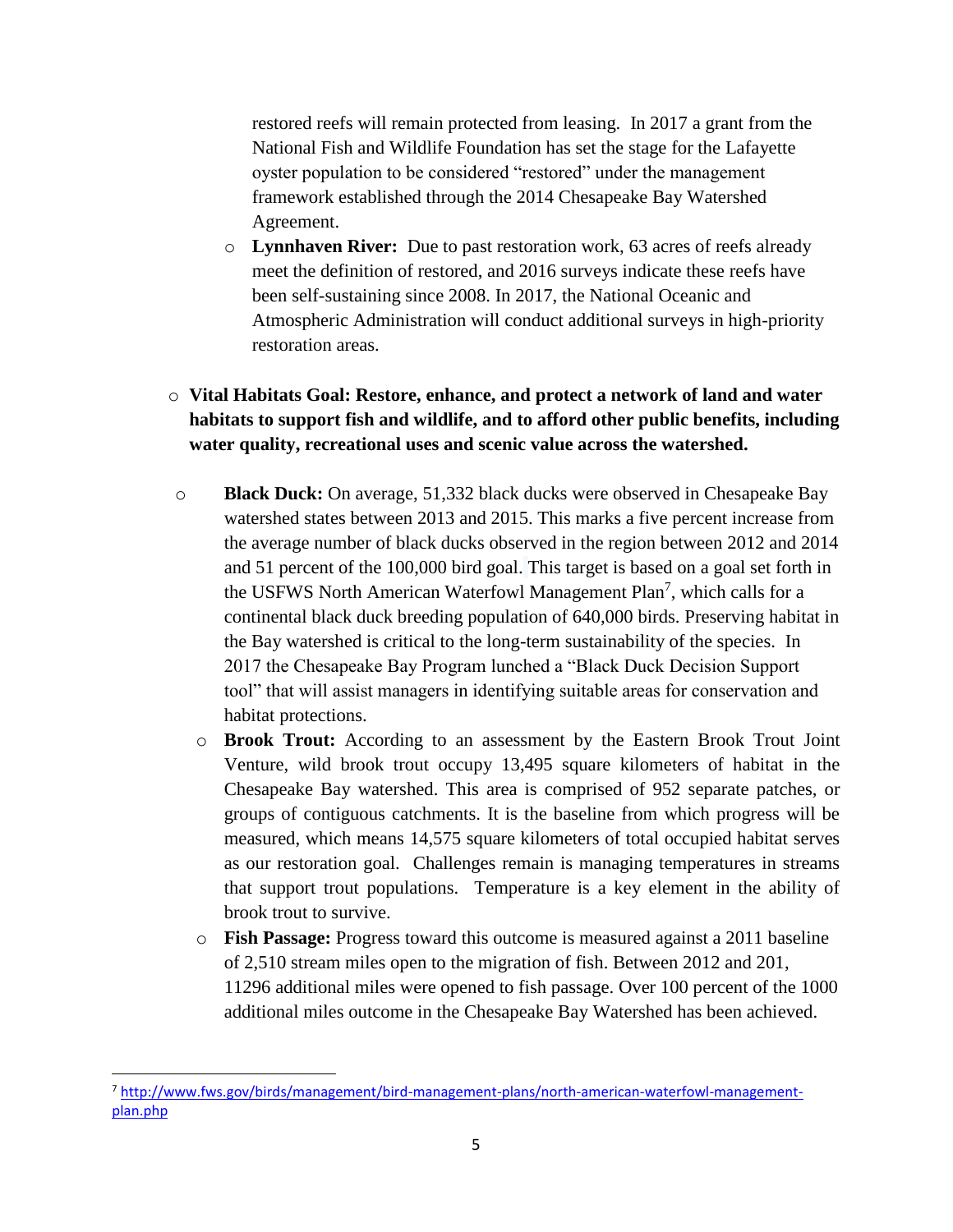- o **Forest Buffers:** Through 2015, only 7 percent of the target goal has been achieved. In 2017, the Chesapeake Riparian Forest Buffer network was launched to attempt to accelerate implementation of this important land use. Significant focus has been placed on this practice by the Chesapeake Bay Program partners as we move forward.
- o **Stream Health:** Over the last decade, thousands of stream samples have been collected to help us determine the physical, chemical and biological health of our waterways. This information is also used to generate a Chesapeake Bay-wide indicator of stream health: the Chesapeake Bay-wide Index of Biotic Integrity, or Chessie BIBI. In 2010, the Chessie BIBI ranked 43 percent of streams in fair, good or excellent condition and 57 percent in poor or very poor condition. Experts are continuing to work to refine the Chessie BIBI and update the index with more recent data. Experts are also working to establish a baseline from which to measure progress toward the stream miles portion of this outcome.
- o **Submerged Aquatic Vegetation (SAV):** In 2016, the most recent data available, there were an estimated 97,433 acres of underwater grasses in the Chesapeake Bay. This surpasses the Chesapeake Bay Program's 2017 restoration and marks a 53 percent achievement of the partnership's 185,000-acre goal. The 2016 total is the highest amount ever recorded by the Virginia Institute of Marine Science aerial survey. Researchers attribute the rise in underwater grasses to a strong increase in the tidal freshwater and moderately salty regions of the Bay. The iconic grass beds at the mouth of the Susquehanna River, for instance, continued their four-year recovery following damage from Hurricane Irene and Tropical Storm Lee. And at over 10,000 acres, the grasses that stretch from Smith Island to Tangier Island have become the biggest contiguous grass bed in the Bay. Researchers observed a drop in the eelgrass that grows in the very salty waters of the lower Bay, where beds had increased in recent years following losses that occurred during the hot summers of 2005 and 2010.
- o **Urban Tree Canopy:** Each watershed jurisdiction will have its own annual and long-term planning targets that will contribute to the 2,400 acre-goal. While these jurisdictions do report urban tree planting data to the U.S. Environmental Protection Agency, most do not yet have comprehensive or consistent tracking, reporting or verification systems in place. Furthermore, a high-resolution aerial tree canopy assessment—which would track net gain or loss of tree canopy over time—is still in the process of being completed for the entire watershed. As such, a more robust estimate of the baseline for this outcome is being developed.
- o **Wetlands**: Between 2010 and 2015, 7,623 acres of wetlands were created or reestablished on agricultural lands. While this outcome includes a target to restore 85,000 acres of tidal and non-tidal wetlands in the watershed, 83,000 of these restored acres should take place on agricultural lands. The wetlands restored on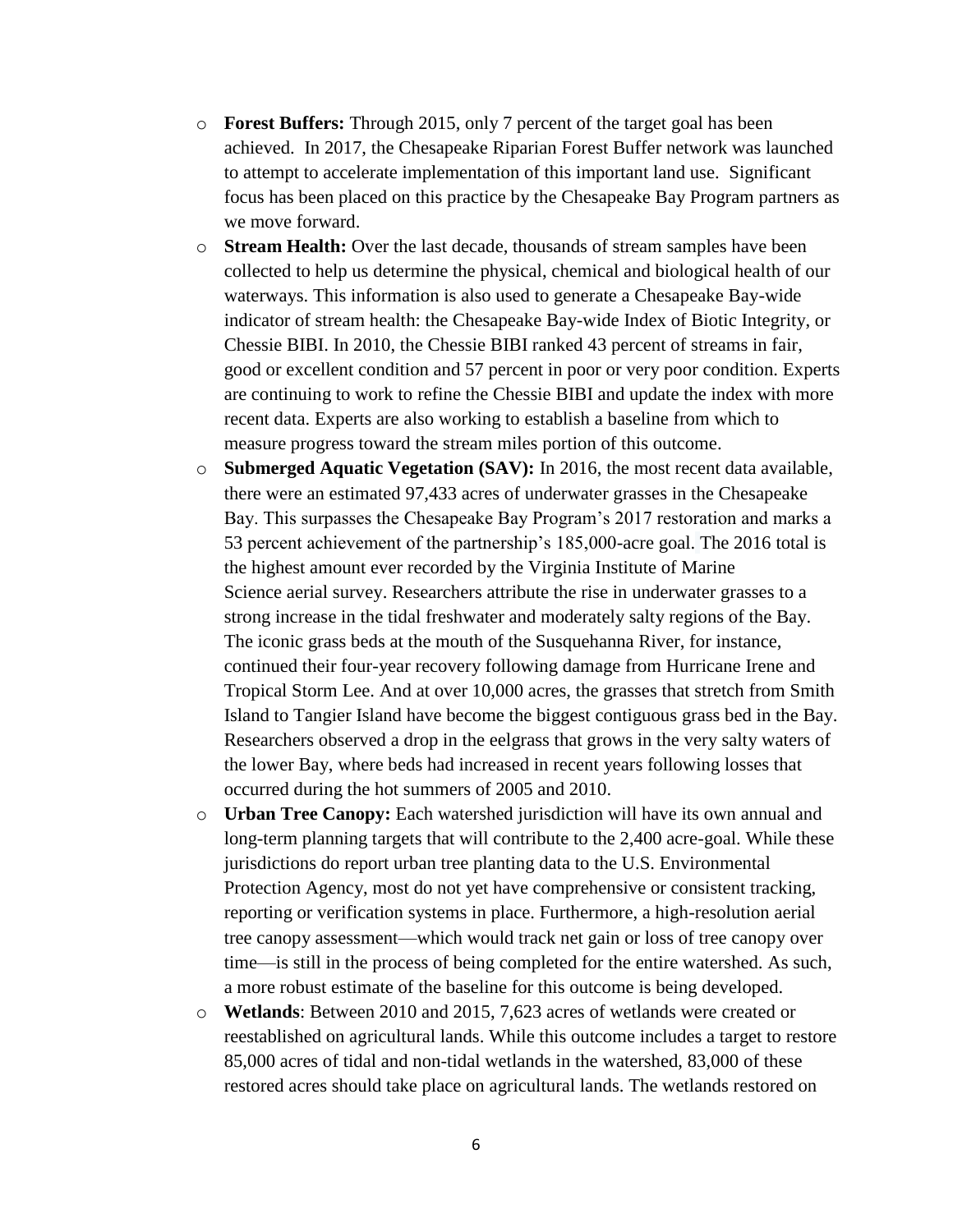agricultural lands between 2010 and 2015 mark a nine percent achievement of the 83,000-acre goal.

o **Water Quality Goal: Reduce pollutants to achieve the water quality necessary to support the aquatic living resources of the Bay and its tributaries and protect human health.**

Many of the goals laid out in the *Chesapeake Bay Watershed Agreement* rely directly or indirectly on improved water quality. Excluding cases of toxic contamination, water quality can be evaluated by measuring the loadings of three pollutants: nitrogen, phosphorus, and sediment. For the most part, these pollutants find their way to tidal waters from agricultural activities, stormwater runoff, and discharges from industrial and wastewater treatment facilities. To fulfill the goals of the agreement, reductions must be made across the range of sources.

Computer simulations show that pollution controls put in place in the Chesapeake Bay watershed between 2009 and 2015 lowered nitrogen loads eight percent, phosphorus loads 20 percent and sediment loads seven percent. Between 2014 and 2015, these controls lowered nitrogen loads three percent, phosphorus loads three percent and sediment loads four percent. Experts attribute this drop in estimated pollution loads to a number of factors, including the increased implementation of agricultural conservation practices; a drop in the atmospheric deposition of nitrogen; and significant reductions of nitrogen and phosphorus in the wastewater sector. Indeed, for the first time—and ten years ahead of schedule—the Chesapeake Bay Program partnership as a whole has met its 2025 pollution reduction targets for the wastewater sector.

Over the long term, trends in both nitrogen and phosphorus loads have improved at three monitoring sites (including the James, Patuxent and Potomac rivers) and degraded at one (the Choptank). Six sites show long-term improvements in nitrogen loads, while three show longterm improvements in phosphorus loads. Three sites (including the Choptank, Patuxent and Potomac rivers) show long-term improvements in sediment loads. The charts below show the 2009 loads (used as the starting point for the Chesapeake Bay Total Maximum Daily Load (TMDL), the most recently available progress estimates (calendar year 2016), the 2017 milestone and target levels and the 2025 goals of the TMDL.

| <b>Nitrogen Pollution</b> |                   |                   |                           |                            |                            |  |
|---------------------------|-------------------|-------------------|---------------------------|----------------------------|----------------------------|--|
| Sector                    | 2009 Pollution    | 2016 Pollution    | 2017 Pollution            | 2017 Pollution             | 2025 Pollution             |  |
|                           | Loads (Pounds per | Loads (Pounds per | <b>Milestones (Pounds</b> | <b>Targets (Pounds per</b> | <b>Targets (Pounds per</b> |  |
|                           | Year)             | Year)             | per Year)                 | Year)                      | Year)                      |  |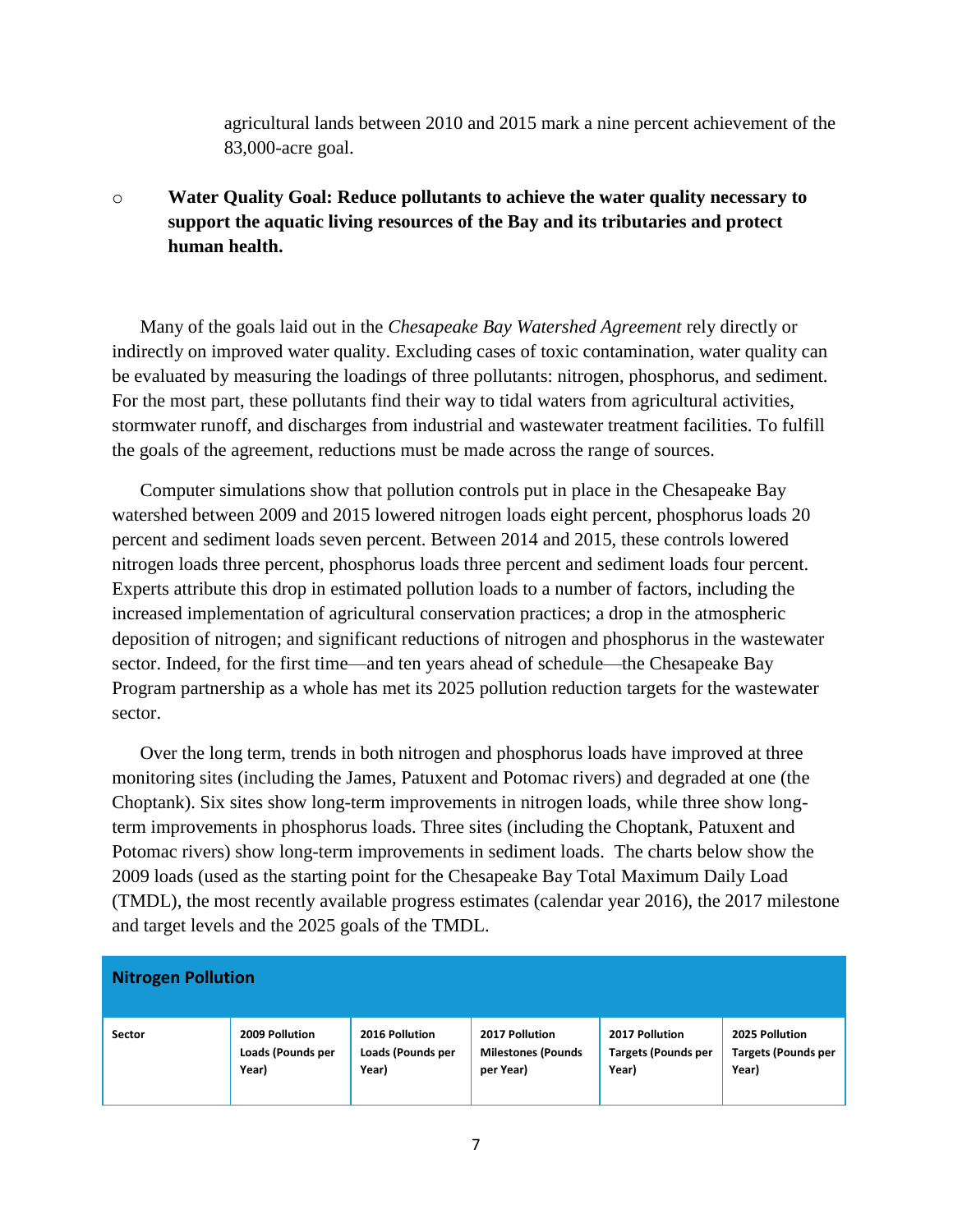| Agriculture                                              | 20,731,000 | 17,018,897 | 15,840,000 | 16,363,000 | 13,450,000 |
|----------------------------------------------------------|------------|------------|------------|------------|------------|
| <b>Urban Runoff</b>                                      | 10,119,000 | 11,344,100 | 11,200,000 | 9,323,000  | 8,792,000  |
| Wastewater +<br><b>Combined Sewer</b><br><b>Overflow</b> | 21,730,000 | 13,384,564 | 14,592,000 | 17,438,000 | 14,577,000 |
| Septic                                                   | 2,468,000  | 2,612,932  | 2,619,000  | 2,242,000  | 2,091,000  |
| <b>Forest</b>                                            | 12,501,000 | 12,103,230 | 12,503,000 | 12,661,000 | 12,768,000 |
| <b>Non-Tidal Water</b><br>Deposition                     | 578,000    | 578,000    | 578,000    | 578,000    | 578,000    |
| Reserve                                                  | 0          | 0          | 0          | 200,000    | 333,000    |
| <b>Total</b>                                             | 68,127,000 | 57,574,798 | 57,332,000 | 58,805,000 | 52,589,000 |

| <b>Phosphorus Pollution Loads</b>                 |                                                     |                                                     |                                                          |                                                       |                                                       |  |
|---------------------------------------------------|-----------------------------------------------------|-----------------------------------------------------|----------------------------------------------------------|-------------------------------------------------------|-------------------------------------------------------|--|
| <b>Sector</b>                                     | 2009 Pollution<br><b>Loads (Pounds</b><br>per Year) | 2016 Pollution<br><b>Loads (Pounds</b><br>per Year) | 2017 Pollution<br><b>Milestones</b><br>(Pounds per Year) | 2017 Pollution<br><b>Targets (Pounds</b><br>per Year) | 2025 Pollution<br><b>Targets (Pounds</b><br>per Year) |  |
| <b>Agriculture</b>                                | 4,824,000                                           | 3,424,693                                           | 3,220,000                                                | 3,813,000                                             | 3,139,000                                             |  |
| <b>Urban Runoff</b>                               | 1,255,000                                           | 1,204,290                                           | 1,143,000                                                | 1,093,000                                             | 985,000                                               |  |
| Wastewater +<br><b>Combined Sewer</b><br>Overflow | 1,757,000                                           | 1,095,886                                           | 1,045,000                                                | 1,406,000                                             | 1,173,000                                             |  |
| <b>Forest</b>                                     | 780,000                                             | 758,033                                             | 779,000                                                  | 787,000                                               | 790,000                                               |  |
| <b>Reserve</b>                                    | $\mathbf 0$                                         | 0                                                   | $\mathbf 0$                                              | 155,000                                               | 257,000                                               |  |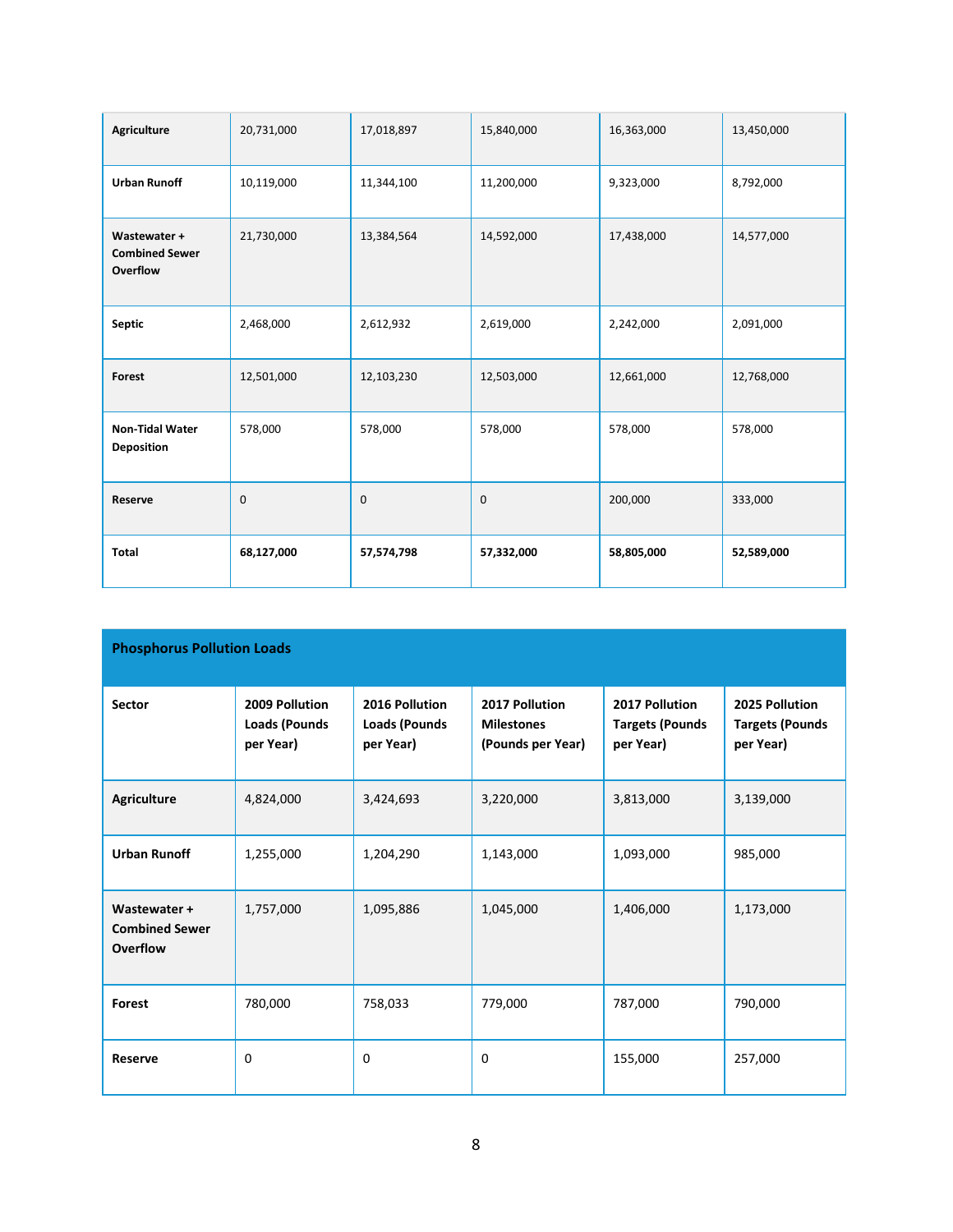| <b>Total</b> | 8,672,000 | 6,571,204 | 6,243,000 | 7,310,000 | 6,400,000 |
|--------------|-----------|-----------|-----------|-----------|-----------|
|              |           |           |           |           |           |

| <b>Sediment Pollution Loads</b>                   |                                                     |                                                     |                                                          |                                                       |                                                       |  |
|---------------------------------------------------|-----------------------------------------------------|-----------------------------------------------------|----------------------------------------------------------|-------------------------------------------------------|-------------------------------------------------------|--|
| <b>Sector</b>                                     | 2009 Pollution<br><b>Loads (Pounds</b><br>per Year) | 2016 Pollution<br><b>Loads (Pounds</b><br>per Year) | 2017 Pollution<br><b>Milestones</b><br>(Pounds per Year) | 2017 Pollution<br><b>Targets (Pounds</b><br>per Year) | 2025 Pollution<br><b>Targets (Pounds</b><br>per Year) |  |
| <b>Agriculture</b>                                | 2,410,341,000                                       | 2,179,626,356                                       | 2,002,927,000                                            | 1,929,484,000                                         | 1,608,912,000                                         |  |
| <b>Urban Runoff</b>                               | 698,120,000                                         | 762,720,492                                         | 687,363,000                                              | 573,660,000                                           | 490,686,000                                           |  |
| Wastewater +<br><b>Combined Sewer</b><br>Overflow | 47,137,000                                          | 22,829,088                                          | 29,948,000                                               | 106,677,000                                           | 146,370,000                                           |  |
| Forest                                            | 587,324,000                                         | 562,021,601                                         | 584,456,000                                              | 592,024,000                                           | 592,024,000                                           |  |
| <b>Reserve</b>                                    | 0                                                   | $\Omega$                                            | 0                                                        | 246,153,000                                           | 410,255,000                                           |  |
| <b>Total</b>                                      | 3,742,922,000                                       | 3,536,610,824                                       | 3,304,694,000                                            | 3,447,998,000                                         | 3,251,381,000                                         |  |

#### o **Toxic Contaminants Goal: Ensure that the Bay and its rivers are free of effects of toxic contaminants on living resources and human health.**

Toxic contamination presents a serious and sustained threat to the long-term health of both people and animals in the Chesapeake Bay watershed. Toxins come in many forms from a variety of sources and can remain active for years or even decades, causing sustained harm throughout an ecosystem. Bioaccumulation can serve to amply these effects in apex predators including Bald Eagles and other birds of prey.

A technical report<sup>8</sup> shows polychlorinated biphenyls (PCBs) and mercury are particularly problematic in the region, and are considered widespread in severity and extent. Polycyclic aromatic hydrocarbons (PAHs) and some herbicides are also considered widespread in extent, while dioxins, petroleum hydrocarbons, some chlorinated insecticides and some metals occur

 $\overline{\phantom{a}}$ 

<sup>8</sup> [http://executiveorder.chesapeakebay.net/ChesBayToxics\\_finaldraft\\_11513b.pdf](http://executiveorder.chesapeakebay.net/ChesBayToxics_finaldraft_11513b.pdf)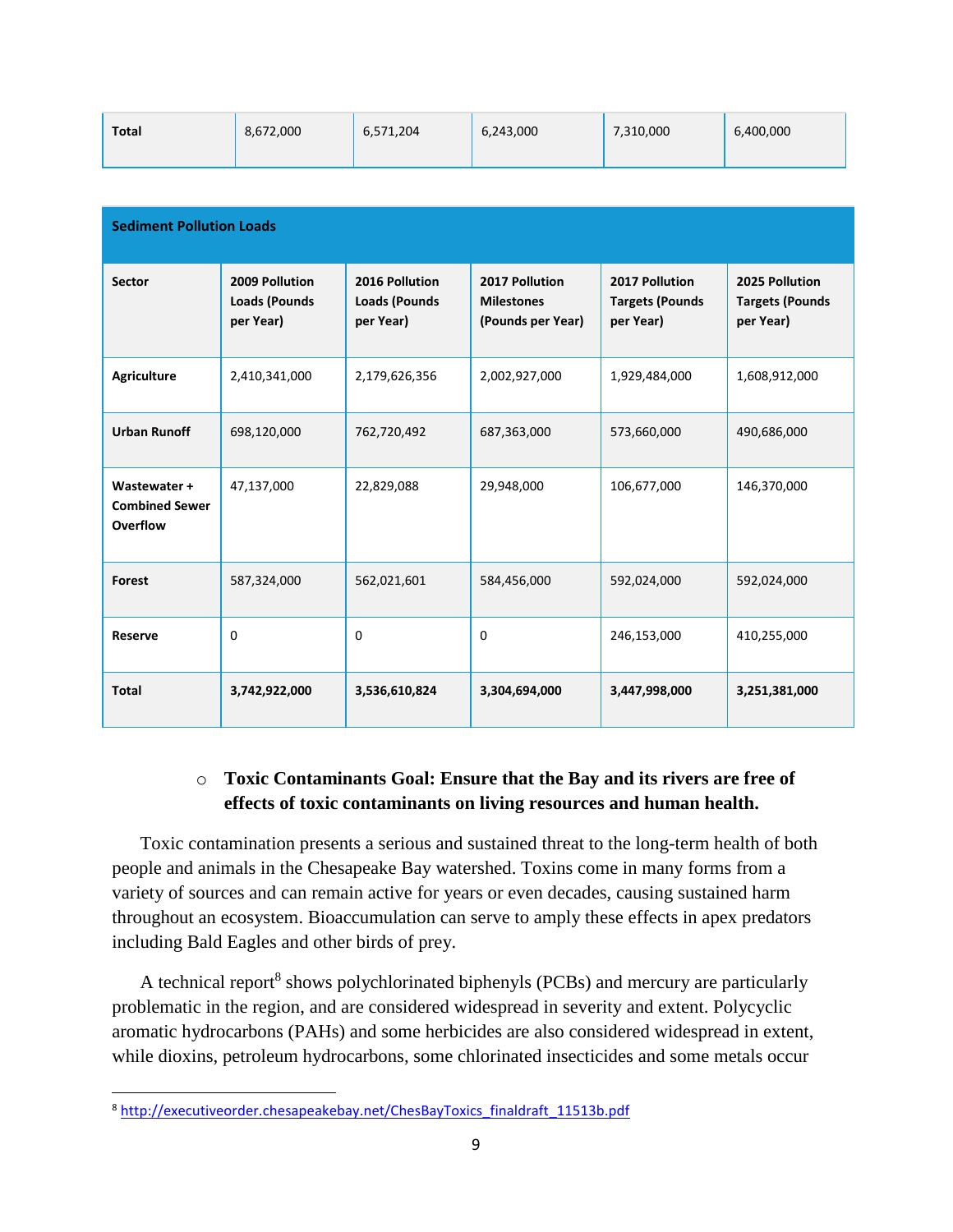locally. Information is insufficient to determine the extent of biogenic hormones, household and personal care products, pharmaceuticals or flame retardants.

In 2016, the Chesapeake Stormwater Network completed a study to determine the relative amount of toxic contaminant reduction that might occur across the range of best management practices implemented as part of the nutrient- and sediment-focused Chesapeake Bay Total Maximum Daily Load (Bay TMDL). Part One<sup>9</sup> of the study examines how practices meant to control stormwater can remove urban toxic contaminants from the environment, while Part  $Two<sup>10</sup>$  examines how the agricultural and wastewater sectors influence antibiotics, biogenic hormones and pesticides.

In 2016, the Toxic Contaminants Workgroup completed a story map depicting the extent of jurisdiction-listed waters that are impacted by PCBs. Additional maps that depict the need for, development of and presence of active PCB Total Maximum Daily Loads were built to help partners target activities related to PCB reductions.

The U.S. Geological Survey (USGS) continues studies on the sources and effects of endocrine-disrupting compounds, including chemicals of emerging concern, and other stressors on fish, so that partners will have improved information to reduce their effects on fisheries. Their research has found that 85 percent of male smallmouth bass and 27 percent of male largemouth bass caught in waters in or near 19 National Wildlife Refuges in the northeastern United States had intersex conditions (or had eggs that are usually only found in females).

### o **Healthy Watersheds Goal: Sustain state-identified healthy waters and watersheds recognized for their high quality and/or high ecological value.**

In Virginia, those waters and watersheds that are identified as having high aquatic integrity according to the Virginia Department of Conservation and Recreation's Division of Natural Heritage Healthy Waters Program are defined as ecologically healthy waters. DCR-Natural Heritage manages the Healthy Waters Program, in collaboration with Virginia Commonwealth University (VCU) and the Virginia Department of Environmental Quality (VDEQ).

Virginia has more than 300 ecologically healthy streams, creeks and rivers and there are more to be identified. Healthy streams are identified by factors that include: high numbers of native species, a broad diversity of species, few or no non-native species, few species that are tolerant of degraded water quality, high numbers of native predators, migratory species whose presence indicates that river or stream systems are not blocked by dams or other impediments, and low incidence of disease or parasites.

 $\overline{\phantom{a}}$ 

<sup>9</sup> [http://chesapeakestormwater.net/wp-content/uploads/dlm\\_uploads/2016/02/Toxics-Report-1.pdf](http://chesapeakestormwater.net/wp-content/uploads/dlm_uploads/2016/02/Toxics-Report-1.pdf) <sup>10</sup> [http://chesapeakestormwater.net/wp-content/uploads/dlm\\_uploads/2016/03/Final-Report-on-Ag-and-](http://chesapeakestormwater.net/wp-content/uploads/dlm_uploads/2016/03/Final-Report-on-Ag-and-Wastewater-Toxics.pdf)[Wastewater-Toxics.pdf](http://chesapeakestormwater.net/wp-content/uploads/dlm_uploads/2016/03/Final-Report-on-Ag-and-Wastewater-Toxics.pdf)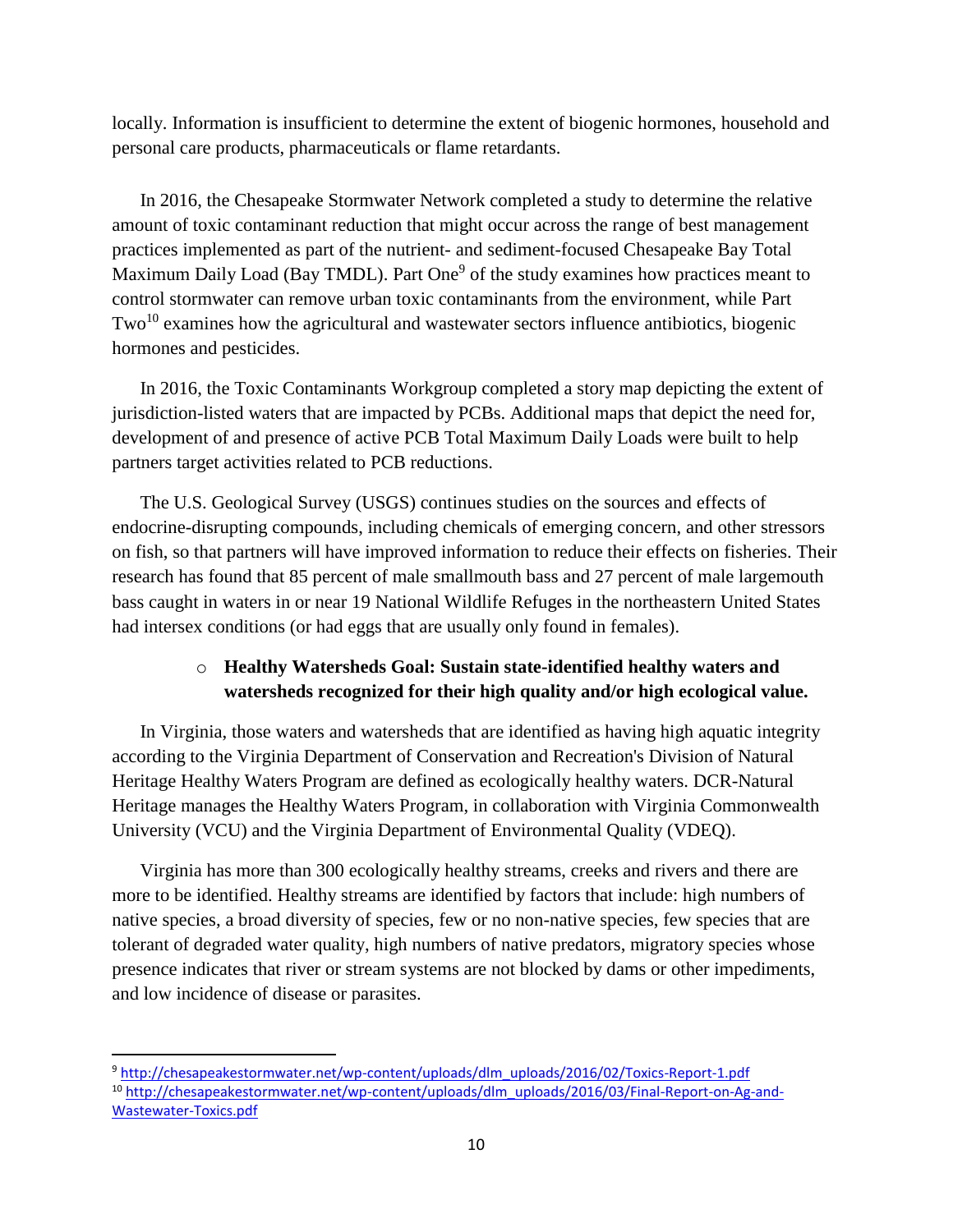o **Stewardship Goal: Increase the number and the diversity of local citizen stewards and local governments that actively support and carry out the conservation and restoration activities that achieve healthy local streams, rivers and a vibrant Chesapeake Bay.**

The long-term success of our restoration work will depend on the support of the people who call this watershed home. As more individuals and organizations direct their time, talents and resources toward reducing pollution, restoring streams and protecting the environment, we will build a larger, broader and more diverse community of citizen stewards to support our conservation goals. When diversity is taken into account in the planning and implementation of conservation and restoration work, this work is more likely to benefit underrepresented and underserved communities.

In 2017, residents of the Chesapeake Bay region scored a 24 out of 100 on the first-ever Citizen Stewardship Index. There are three components to this baseline score. The Personal Action score—which is currently 38—measures the adoption of 19 actions that individuals can take to improve water quality and environmental health. The Volunteering score—which is currently 23—measures the portion of the public participating in community efforts to improve water quality and environmental health. And the Advocating score—which is currently 19 measures the portion of the public engaging in local and regional activities on behalf of water quality and environmental health. To score a 100 on the Citizen Stewardship Index, everyone in the region would need to do everything they could in their daily lives to improve water quality and environmental health

Local officials have diverse experiences, values and agendas, and the communities they serve range in resource capacity. Increasing officials' knowledge about the Chesapeake Bay and drawing clear links between watershed health and local priorities will engage those officials who haven't yet committed to our restoration work. Creating and nurturing a culture of excellence among these officials will showcase their work and provide easy access to models that officials can adapt and replicate in their own communities. A report commissioned by the Chesapeake Bay Program's Local Leadership Workgroup and released in July 2017, provides recommendations for the design of a strategic outreach and education program for elected officials to meet the local leadership outcome in the Chesapeake Bay Watershed Agreement. The report makes recommendations in five key areas: content that needs to be conveyed to local elected officials to increase their knowledge and capacity for water resource protection and restoration; informational programs and delivery mechanisms (what exists and where gaps lie); the best way to coordinate and focus delivery mechanisms to tailor to needs of local elected officials; program cost and recommended funding sources and how to measure progress.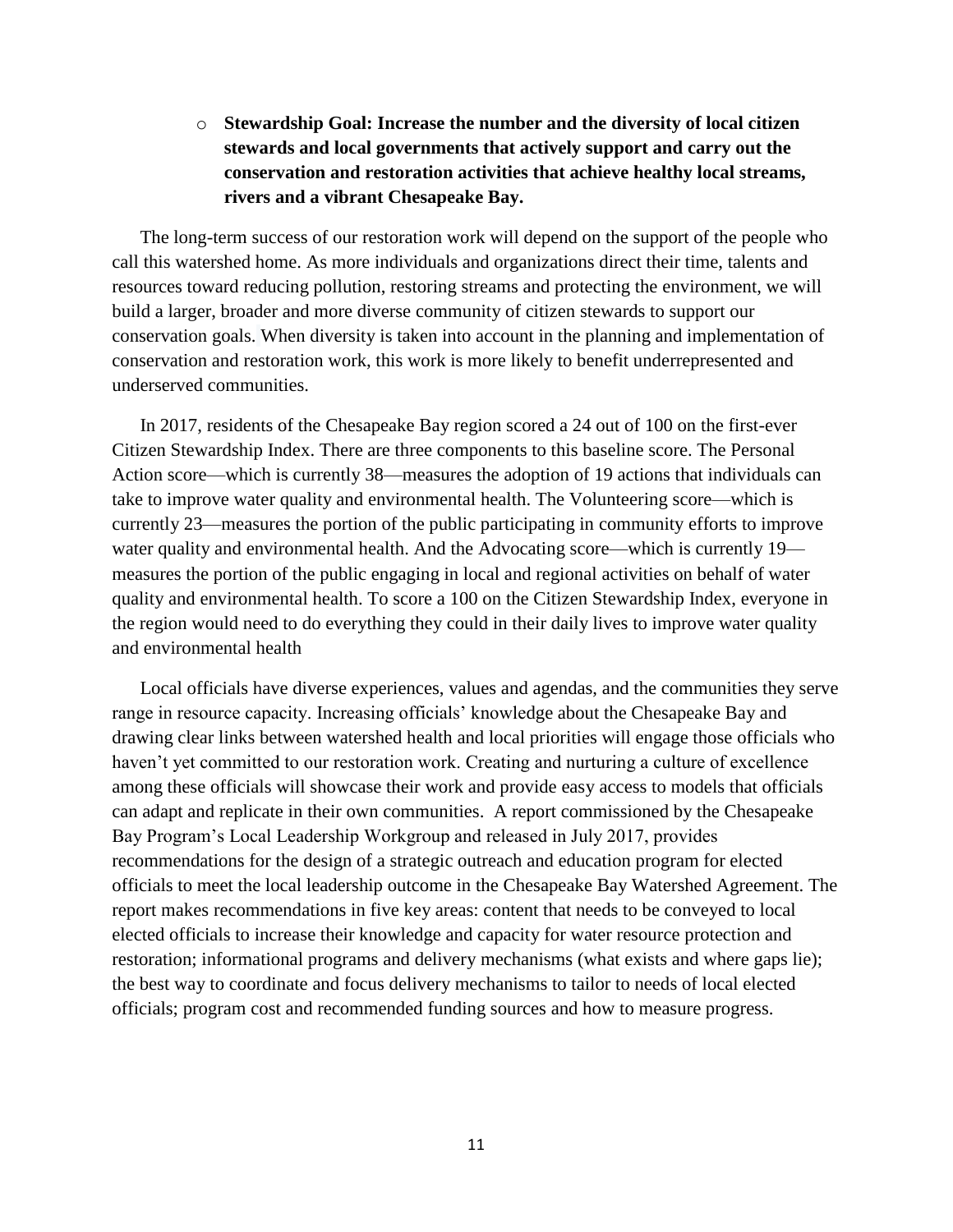o **Land Conservation Goal: Conserve landscapes treasured by citizens in order to maintain water quality and habitat; sustain working forests, farms and maritime communities; and conserve lands of cultural, indigenous and community value.**

Land Conservation remains a priority for Virginia's environmental community and government. The Virginia Treasures initiative focuses conservation efforts on quality by safeguarding sites and assets of particular significance rather than exclusively maximizing the raw acreage of acquisitions. The idea is to preserve, protect and highlight Virginia's most important ecological, cultural, scenic and recreational assets as well as its special lands.

The conservation of working farms, forests, waterways and open space continues. Most of this effort is being accomplished through conservation easements, which preserve land and improve the health of waterways, including that of the Chesapeake Bay. Particular attention will be paid to land with rare and endangered species and habitat.

Since the beginning of the McAuliffe administration, Virginia has identified and protected over 900 land conservation treasures, many of them within the Chesapeake Bay watershed. A land protection treasure is one permanent, fee-simple conservation or open-space easement, or an amendment of an existing easement that permanently protects significant resources. Significance is measured using 14 criteria including Natural Heritage Conservation Sites, wetlands, forest land with high water quality value, and riparian buffers. Virginia contributes to the overall goal for the Chesapeake Bay Program. Data collected between 2015 and 2016 show that, since 2010, approximately 1,004,500 acres of land in the Chesapeake Bay watershed have been permanently protected from development. This marks an achievement of 50 percent of the goal to protect an additional two million acres, and brings the total amount of protected land in the watershed to 8 million acres. State agencies are the largest entity contributing to land protection: they hold approximately 46 percent of the protected acres in the watershed.

## o **Public Access Goal: Expand public access to the Bay and its tributaries through existing and new local, state and federal parks, refuges, reserves, trails and partner sites.**

Between 2010 and 2016, 130 public access sites were opened to the public. This marks a 43 percent achievement of the goal to add 300 new access sites to the watershed, and brings the total number of access sites in the region to 1,247. Virginia, Maryland and Pennsylvania have seen the biggest increases in access sites over the past five years: 90 percent of the access sites opened between 2010 and 2015 are located in these states. This is not surprising, as the bulk of the Chesapeake Bay watershed—as well as existing access sites and opportunities for new access sites—lie within these states. There are currently seven public access sites in Delaware, 23 in the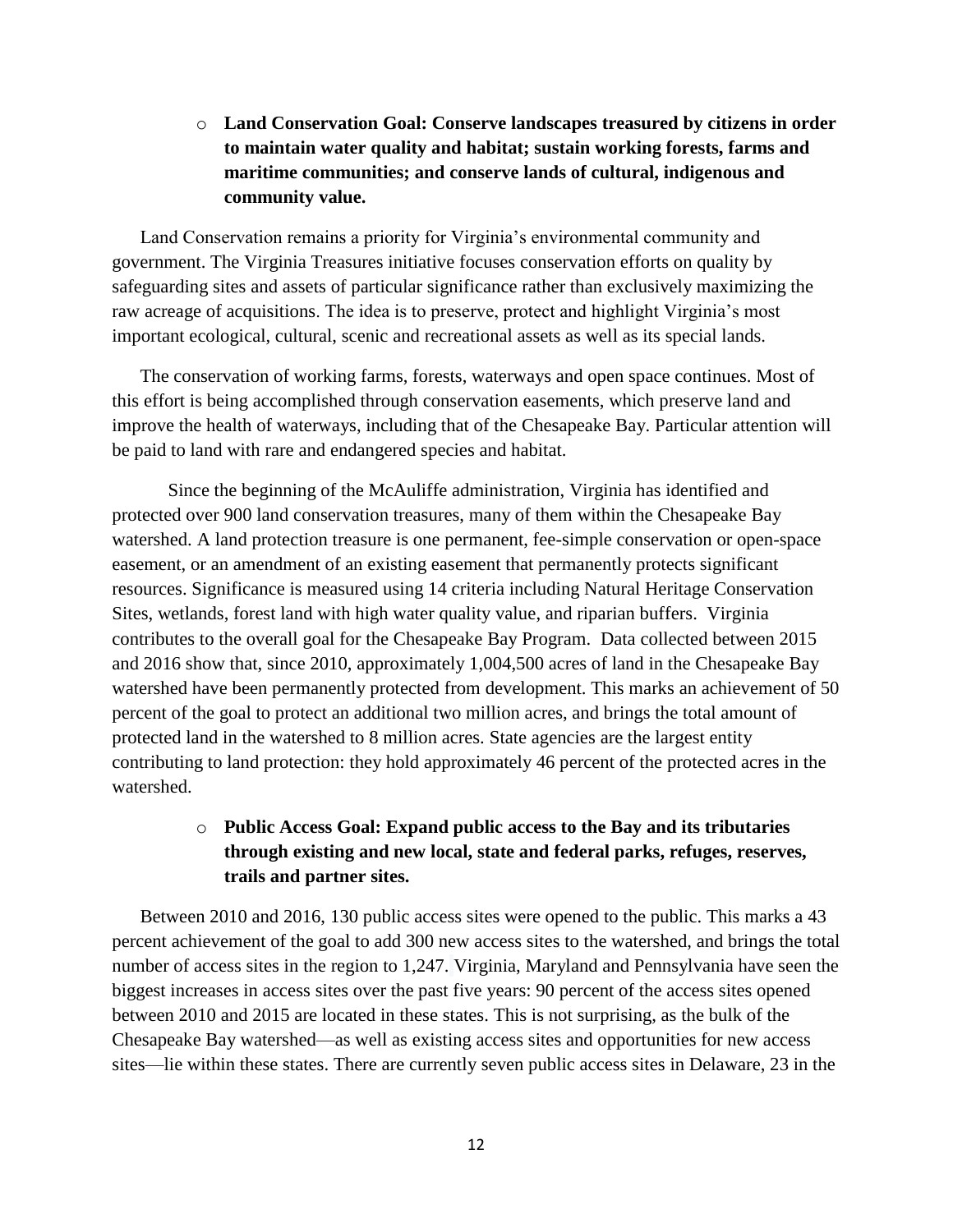District of Columbia, 36 in New York, 46 in West Virginia, 205 in Pennsylvania, 354 in Virginia and 598 in Maryland.

## o **Environmental Literacy Goal: Enable very student in the region to graduate with the knowledge and skills to act responsibly to protect and restore their local watershed.**

The first step to solving the problems facing the Chesapeake Bay is understanding them. Access to quality environmental education is critical for cultivating the next generation of stewards and scientists necessary to protect and study the bay ecosystem. In addition, environmental literacy contributes to ecologically sound decision-making at the individual and societal level. Recognizing this, improving environmental literacy is among the central goals listed in the *Chesapeake Bay Watershed Agreement*.

The baseline for this outcome will be established from data gathered during the 2014-2015 school year. This data was collected through a survey instrument that measures local education agency progress.

In the coming decades, the public will be called upon to understand complex environmental issues. Ensuring the public is capable of this task will require a concerted effort toward environmental education. Indeed, students exposed to environmental education score higher on environmental knowledge, sensitivity and behaviors than those who are not. These students will form the core of an informed and environmentally active citizenry.

#### o **Climate Resiliency Goal: Increase the resiliency of the Chesapeake Bay watershed, including its living resources, habitats, public infrastructure and communities, to withstand adverse impacts from changing environmental and climate conditions.**

Climate change is a threat of global proportions, and the Chesapeake Bay is among the most vulnerable regions in the nation to its impacts. Warming temperatures, rising seas, flooding coasts, eroding shorelines, extreme weather events and changes in the abundance and migration patterns of wildlife have already been observed in the region. Adjusting our environmental protection and restoration efforts to these changing environmental conditions will ensure our living resources, habitats and communities can recover from and adapt to the impacts of climate change over time.

#### **Climate Monitoring and Assessment:**

. The Chesapeake Bay Program's Climate Resiliency Workgroup is developing a suite of climate-related indicators that can be used to track and analyze trends, impacts and progress toward advancing climate resiliency. The suite will include measurements of physical and chemical environmental attributes; measurements of ecological, economic and societal impacts;